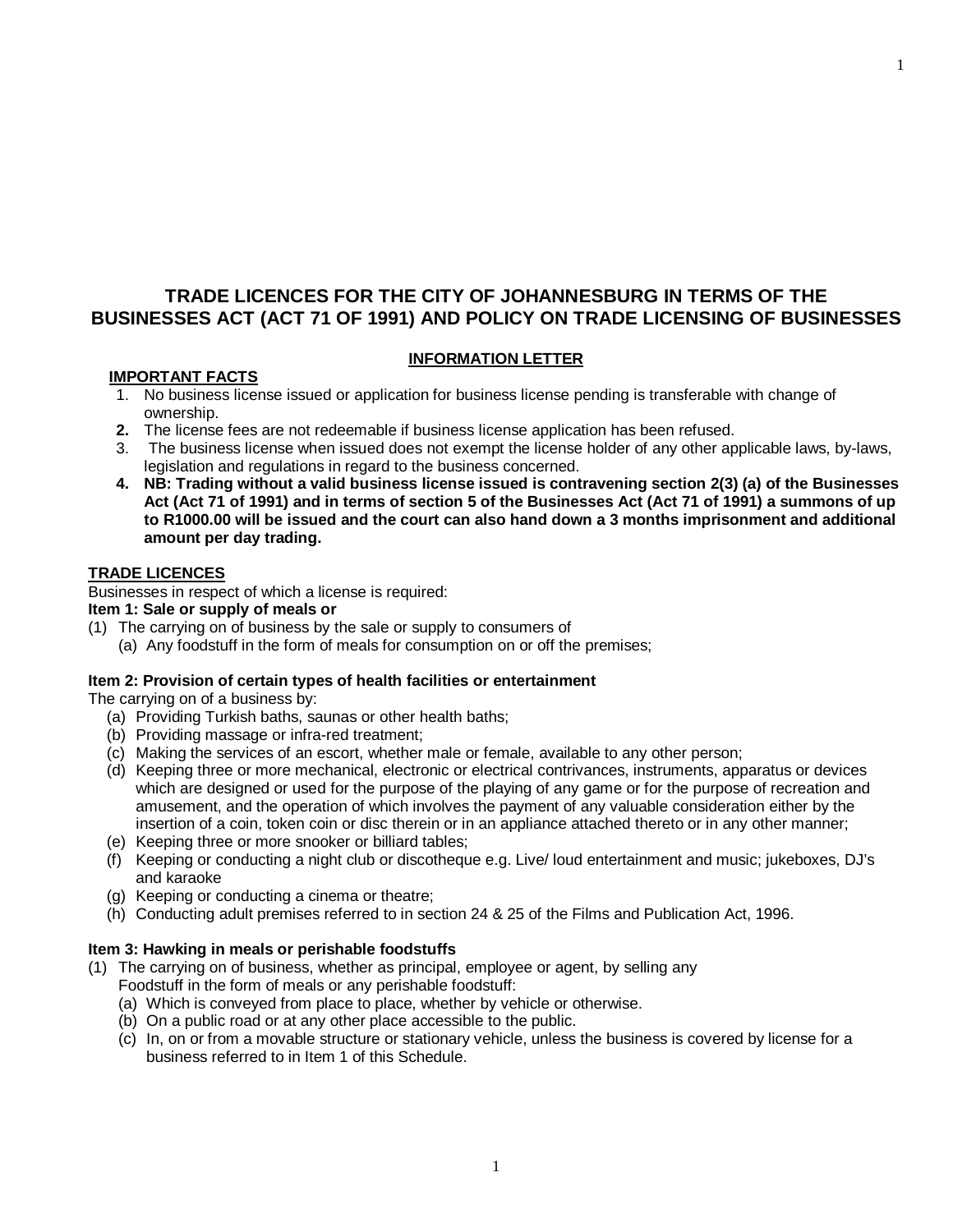## **HOW TO APPLY:**

- 1. Complete an application for issue of a license (R.P.1.Form) and attach relevant Documents to the application form **(must be attached)**
	- In case of a company or close corporation, company or partnership a copy of the certificate of incorporation and list of directors
	- A copy of ID document of directors, partners and person in charge.
	- A copy of menu.
- **2.** Application /License fee is a *once off fee* of R510-00 for item 1, certain item 2 applications is R510.00 or R2550.00 and R165.00 for item 3 is payable when lodging the application, payable at the Business license Inspectorate.
- 3. R195.00 inspection fee is payable with new applications for Fire Safety inspection on vote number 052743018084909 at any council pay point.

The official application form can be collected at:

| <b>Office of Inspectorate:</b> | See attached list of regional offices |                             |  |
|--------------------------------|---------------------------------------|-----------------------------|--|
| <b>Office Hours:</b>           | $08:00-10:00$                         |                             |  |
| <b>Enquiries:</b>              | Mr. Gert Deysel                       |                             |  |
|                                | Tel: (011) 226 8300/27                | Fax: (011) 381 9932         |  |
|                                | Cell: 082 559 3785                    | E-Mail: gertd@joburg.org.za |  |

For more information see [www.joburg.org.za](http://www.joburg.org.za) (business licenses icon)

## **PROCEDURE**

1. When an application is made and the application form is complete and copies of all relevant documents are attached.

2. A receipt will be issued in regard of fees and application received.

3. Reports will be drafted and sent to four or five (entertainment only) departments as indicated below for inspection of recommendation or requirements.

4. In the case of requirements the applicant must comply with the requirements and then arrange a re-inspection with the officer concerned.

5. Only when all departments have retuned a recommendation for approval the trade license will be issued

6. If the applicant trades while no trade license is issued, the applicant is doing that on own risk

#### **NB!!!! The Businesses Act does not make provisions for trading to be conducted prior to the issue of a license.**

## **INSPECTIONS TO BE DONE AND COMPLIED WITH**

The following departments will do an inspection and will forward a recommendation or requirements to the Business Licensing section. Please contact the following departments for more information:

- 1. **ENVIRONMENTAL HEALTH SERVICES**
- 2. **NOISE AND AIR POLLUTION CONTROL**
- 3. **METROPOLITAN PUBLIC AND SAFETY AND EMERGENCY SERVICE - FIRE SAFETY**
- 4. **URBAN PLANNING UNIT**
- 5. **BUILDING CONTROL UNIT**

2